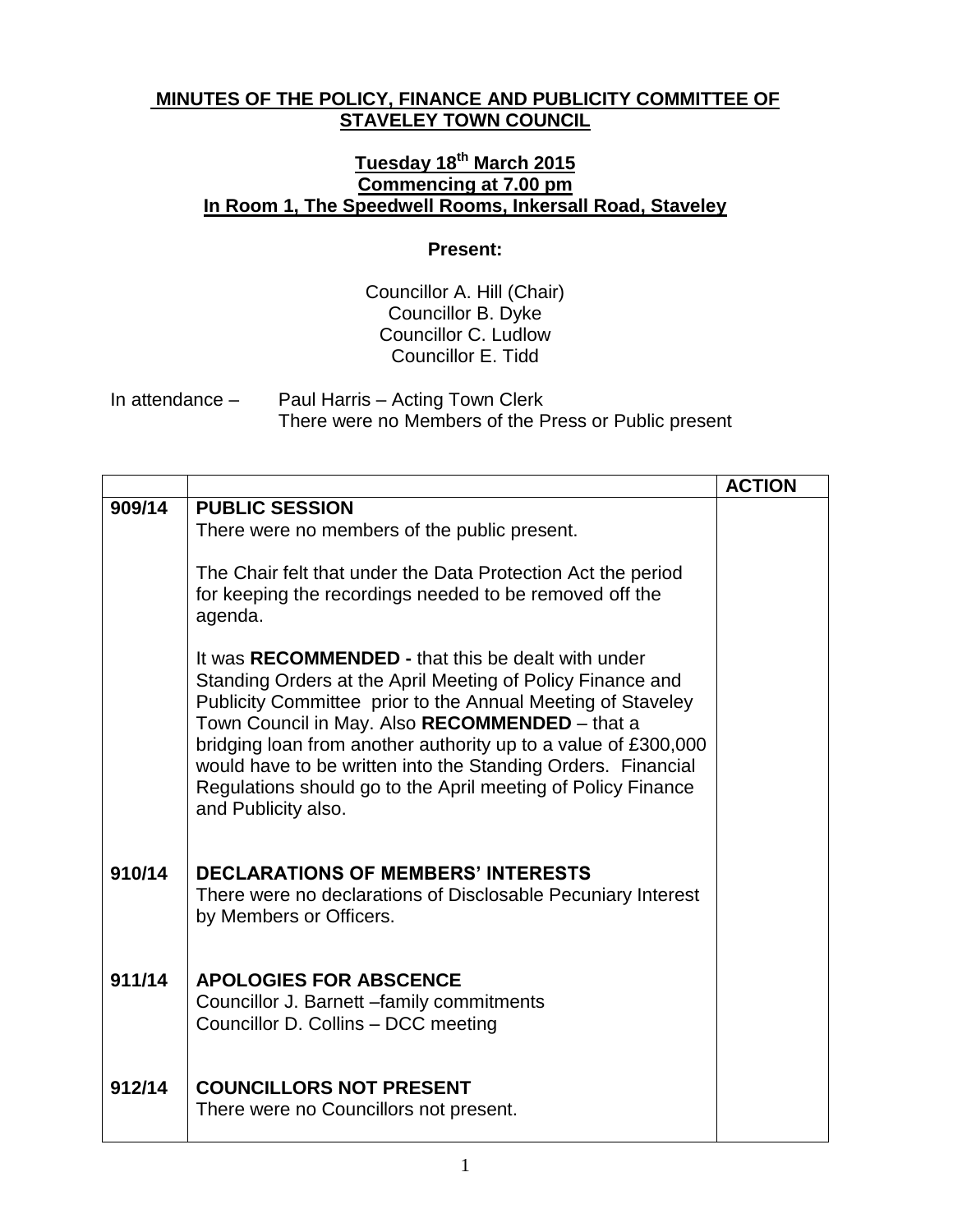| 913/14 | TO DETERMINE WHICH ITEMS IF ANY FROM PART I OF<br>THE AGENDA SHOULD BE TAKEN WITH THE PUBLIC<br><b>EXCLUDED</b><br>The Chair moved an email he had received from Geldards<br>Solicitors under restructure or staffing into Part II of the                                                |
|--------|------------------------------------------------------------------------------------------------------------------------------------------------------------------------------------------------------------------------------------------------------------------------------------------|
|        | meeting.<br>It was RESOLVED - That the email from Geldards be dealt<br>with under Part II of the meeting.                                                                                                                                                                                |
| 914/14 | MINUTES OF THE POLICY, FINANCE AND PUBLICITY<br><b>COMMITTEE OF STAVELEY TOWN COUNCIL HELD ON</b><br>WEDNESDAY 18TH FEBRUARY 2015<br>It was <b>NOTED</b> that these minutes were approved at the<br>ordinary meeting of Staveley Town Council on Tuesday 10 <sup>th</sup><br>March 2015. |
|        | It was RESOLVED - That the Policy Finance and Publicity<br>Minutes of Staveley Town Council held on Wednesday 18 <sup>th</sup><br>February 2015 be approved as a true record.                                                                                                            |
| 915/14 | <b>MATTERS ARISING FROM THE MINUTES OF THE</b><br>POLICY, FINANCE AND PUBLICITY COMMITTEE OF<br>STAVELEY TOWN COUNCIL HELD ON WEDNESDAY 18TH<br>FEBRUARY 2015.<br>No matters arising were raised.                                                                                        |
| 916/14 | <b>FINANCIAL ISSUES</b><br>Members had concerns over the income and expenditure<br>accounts that had been presented to them over the<br>Speedwell Rooms Bar.                                                                                                                             |
|        | The Chair said there were no sales figures, details of<br>equipment and the income and expenditure account meant<br>nothing, and could not see why figures were down.                                                                                                                    |
|        | Councillor C. Ludlow asked where the figure for the bar stock<br>had come from.                                                                                                                                                                                                          |
|        | The Acting Town Clerk informed her it would have been from<br>purchases from Bookers and the cheques which had been<br>issued.                                                                                                                                                           |
|        | Councillor C. Ludlow said that did not relate to stock, as it had<br>no resale/profit margin value on it.                                                                                                                                                                                |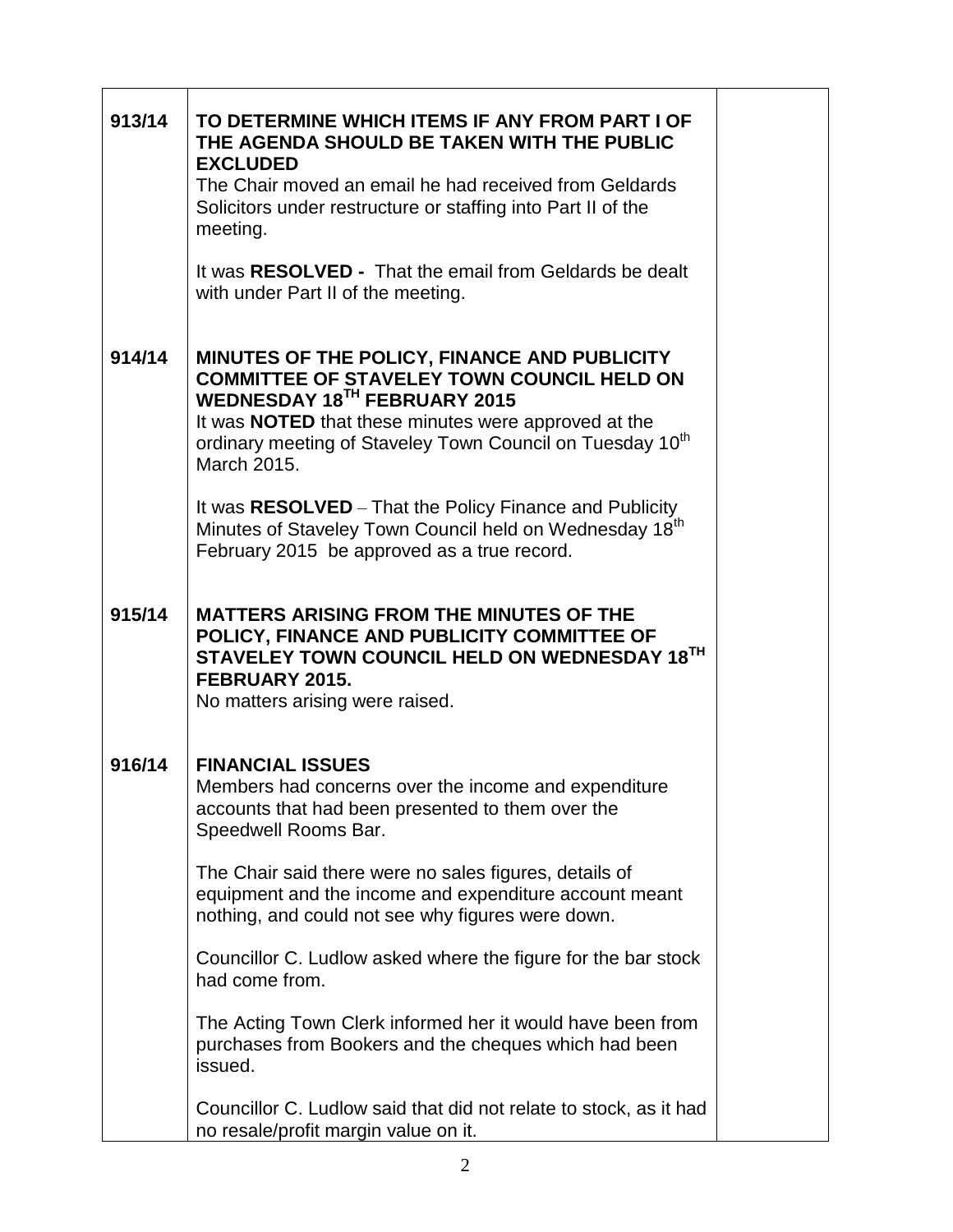Councillor C. Ludlow said the hours for staffing did not make sense, she said the hours on the bar would be 10 hours per month and there would only be one member of staff on the bar once per fortnight. She said staff had undertaken extra hours in cleaning the lines, and that the decorating of the bar could not come under the bar but under Speedwell Rooms maintenance expense.

Councillor B. Dyke said regarding stock, that there should be an opening stock figure, stock sold and stock left.

Councillor C. Ludlow said a stock take had been undertaken by Jake and Scott, but a thorough stock take would need to be undertaken by an external stock taker, this would include bar takings, wastage, staff, remaining stock etc.

Councillor B. Dyke said the deficit figure on the income and expenditure bar should come down once the remaining stock had been taken off.

Councillor C. Ludlow said on average sales behind the bar were making 100% profit.

Councillor C. Ludlow said she would like to be presented with a list of bar takings at The Speedwell Rooms Committees.

The Acting Town Clerk informed Members that Jo Taylor only came into Staveley Town Council once a week to undertake all of the Council's finances/income and expenditure, which sometimes covered difficult issues in a very short space of time. This would not be alleviated until a temporary financial assistant officer was employed.

Councillor C. Ludlow said Sally may be able to look at the Bar Takings and check the bar staff were covering the bar properly.

The Acting Town Clerk informed members that the stock taking was raised at the Audit Committee meeting of  $17<sup>th</sup>$ March, and he would follow that up alongside financial risk assessment and the fixed asset register to get the year end audit signed off.

Councillor C. Ludlow informed members that the bar was now open at The Table Top Market but staff were already there.

Councillor B. Dyke asked what the functions were that had been detailed on the income and expenditure report of the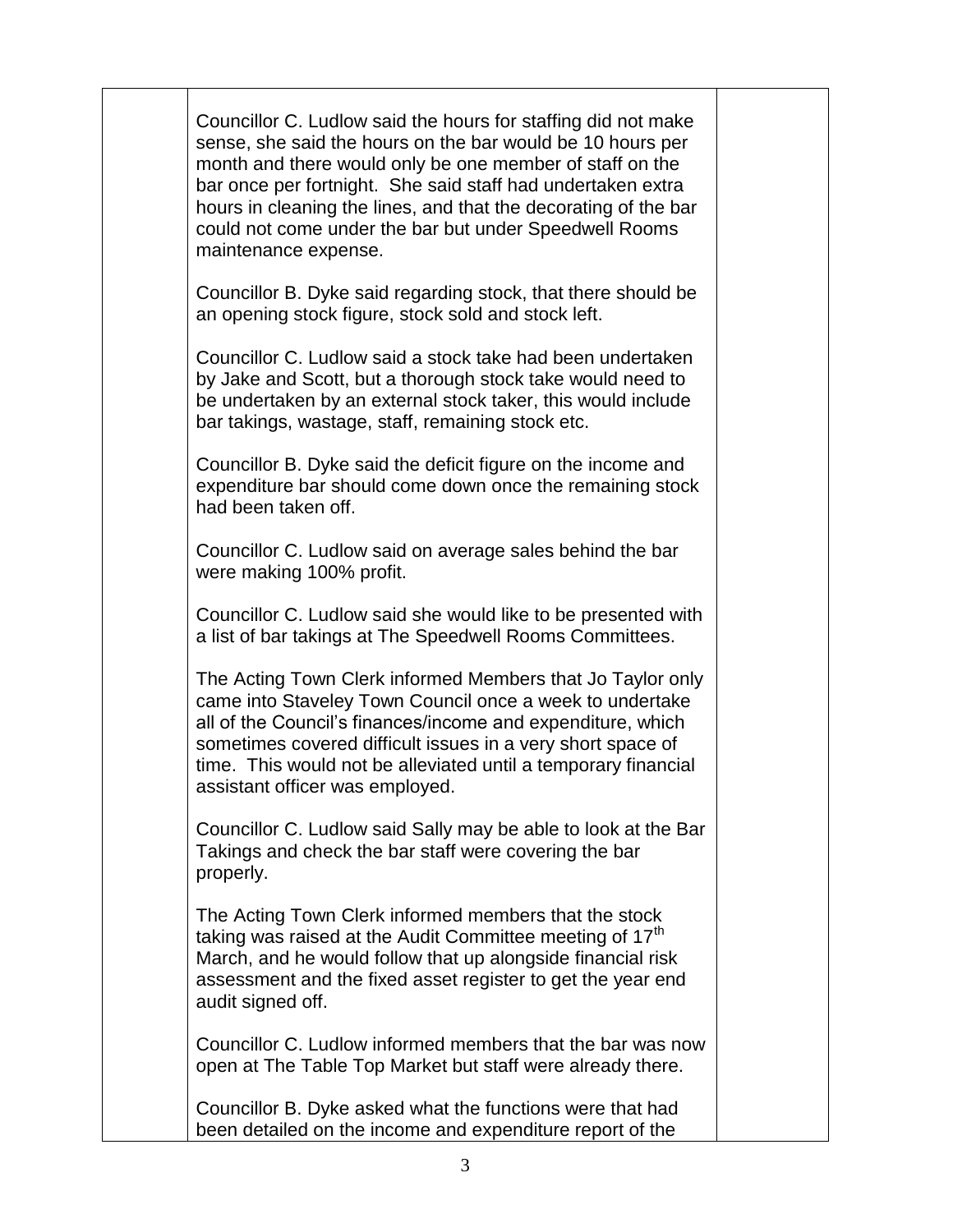|        | bar, as certain functions had their own budget.                                                                                                                                                                |  |
|--------|----------------------------------------------------------------------------------------------------------------------------------------------------------------------------------------------------------------|--|
|        | Councillor C. Ludlow said a trading account had been asked<br>for not an end of year account.                                                                                                                  |  |
|        | It was felt, cleaning materials, equipment on the bar should<br>be included, but it had not included the fridges which had<br>been purchased.                                                                  |  |
|        | Members felt that the report which had been received was not<br>relevant and did not include enough information, they wanted<br>to prove that the bar was self sufficient.                                     |  |
|        | With regard to the staffing hours on the bar members felt that<br>on the report too many hours had been given for staffing the<br>bar.                                                                         |  |
|        | Councillor C. Ludlow said they may have to advertise for<br>temporary bar staff at zero hours, but said as members they<br>would still be available to help on the bar if needed.                              |  |
|        | The Acting Town Clerk informed members that Civic Pride<br>were to supply a quotation for the Christmas Lights in<br>Staveley.                                                                                 |  |
|        | It was RECOMMENDED - that the Civic Pride report be<br>referred to the next Speedwell Rooms Leisure and<br>Community Committee to be held on 25 <sup>th</sup> March 2015.                                      |  |
|        | The Acting Town Clerk informed members of work at The<br>Speedwell Rooms regarding the fixed electrical appliances. A<br>quotation had been received from DoR Electrical at a figure of<br>£5,090.50 plus VAT. |  |
|        | It was $RESOLVED - to go ahead with the quote from DoR$<br>Electrical in the sum of £5,090.50 for work on the fixed<br>electrical appliances.                                                                  |  |
| 917/14 | <b>HEART OF STAVELEY PROJECT</b><br>The Chair informed members this item would be discussed at<br>the Extra Ordinary Meeting of Staveley Town Council to be<br>held on Friday 20 <sup>th</sup> March 2015.     |  |
| 918/14 | <b>HEALTH AND SAFETY POLICY</b><br>The Chair informed members this item would be discussed at<br>the Extra Ordinary Meeting of Staveley Town Council to be<br>held on Friday 20 <sup>th</sup> March 2015.      |  |